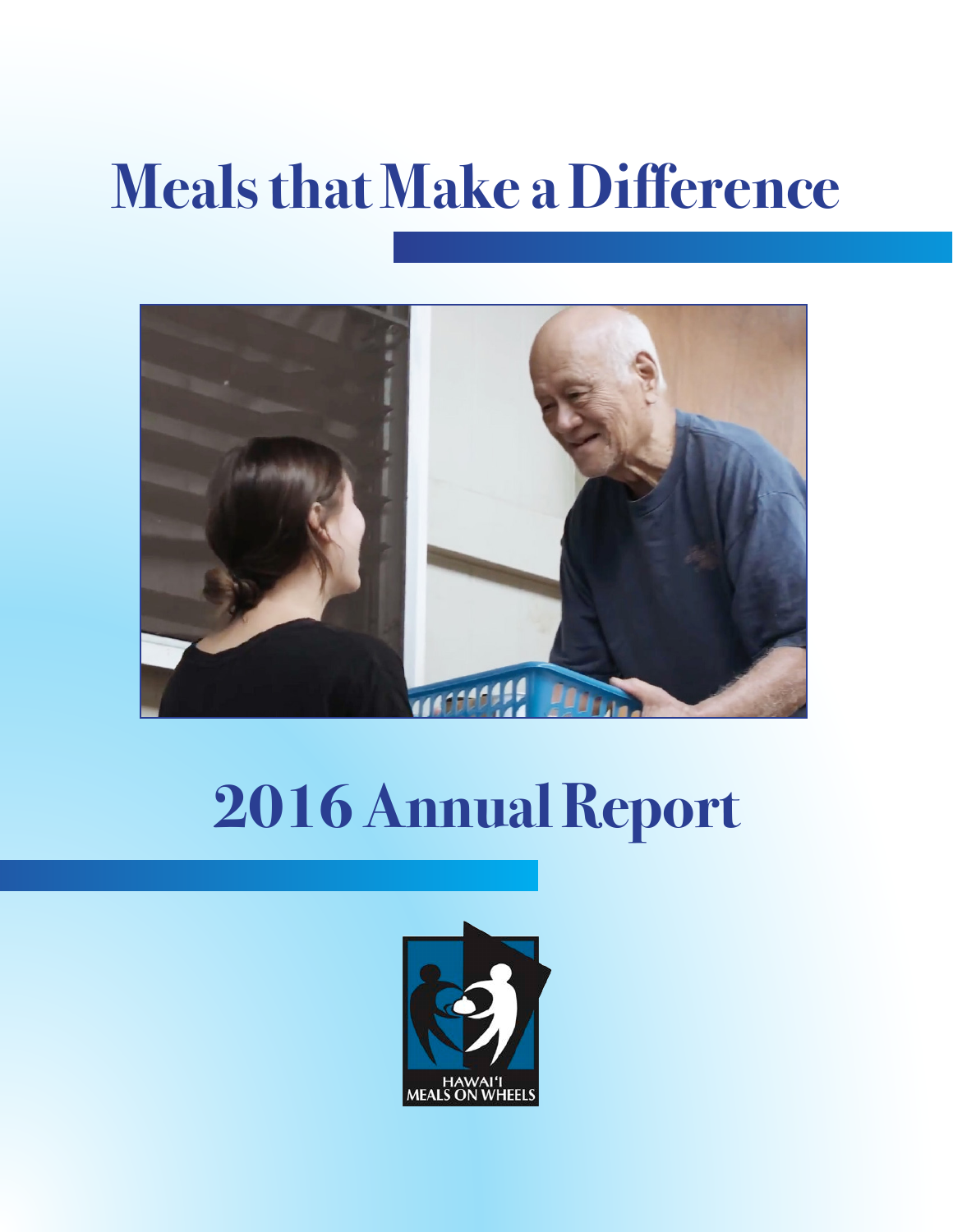# **About Us**

## **Our Mission**

Hawai'i Meals on Wheels is dedicated to helping Oahu's elders and individuals with disabilities preserve their independence at home. We do this primarily by providing hot, nutritious meals and regular personal interaction with those we serve.

## **Our Values**

#### **Opportunity**

We strive for the comfort and well being of our clients by offering them an opportunity to receive a hot meal delivered personally to their home.

#### **Respect & Dignity**

We believe in treating all our clients, volunteers, and staff with the utmost honor, caring, respect, and dignity.



*Lyft driver Kelcy Lum delivering to our kūpuna.*

#### **Volunteers**

We encourage service through volunteers as we expand our outreach to meet a growing demand.

#### **Independent**

We are committed to ensuring our own financial independence in order to help our clients preserve their independence.



*Monday Morning Mail Out ladies who label over 8,500 envelopes for our mailings.*

#### **Quality**

We are dedicated to the highest quality of our services, our meals, our staff, and our organization.

#### **Community**

We seek to be a part of a community 'ohana, fostered by teamwork and collaboration with like-minded organizations.

#### **Communication**

We actively promote our mission in order to increase its awareness among community leaders, organizations, volunteers, and families.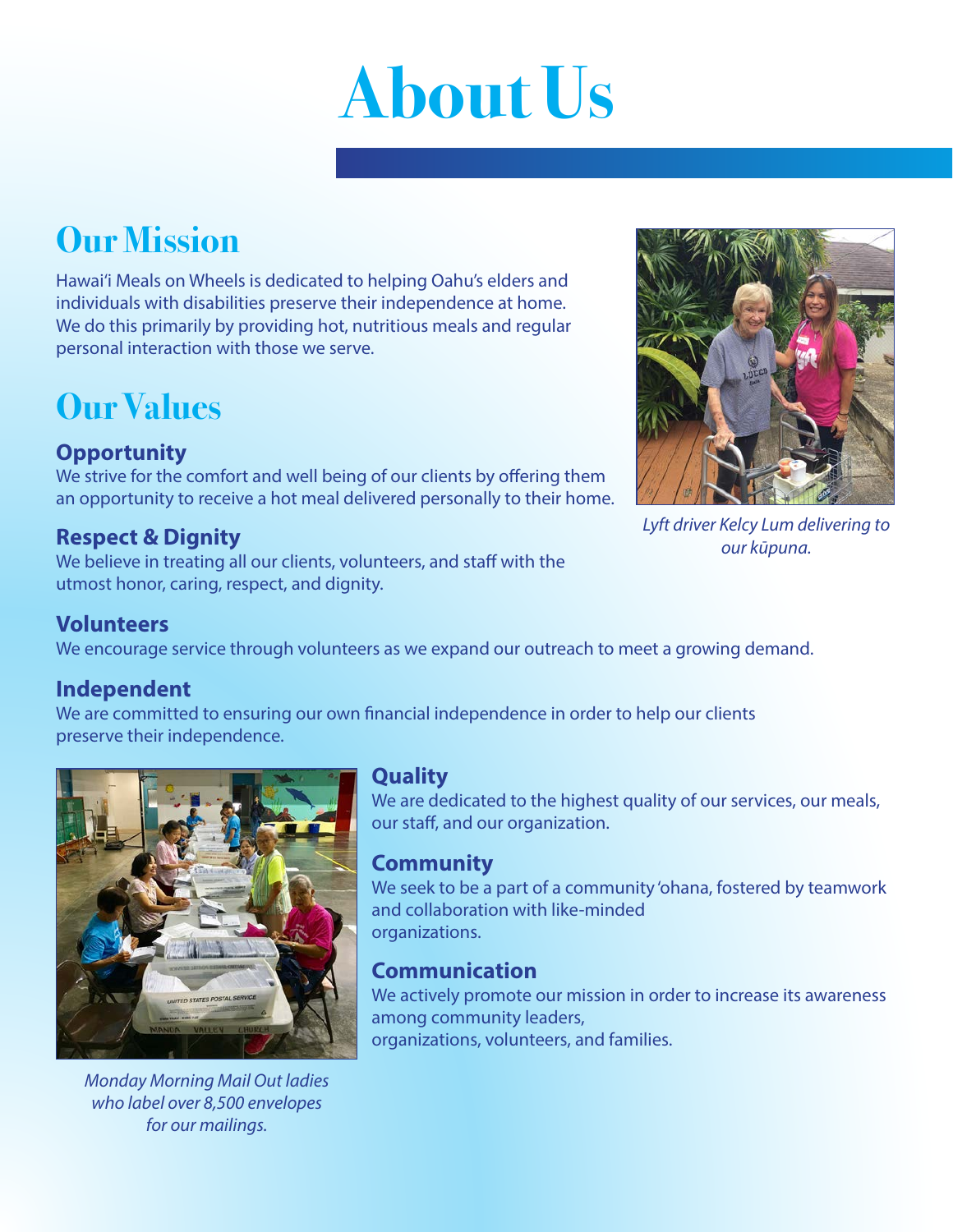## **2016 at a Glance**

**97,150 meals deliveries**

**847 homebound elderly and disabled clients**

> **425 new clients**

**62% of our clients are female**

**85 median age of clients**

**96% of clients are 60 years old or more**

**86% of clients are 80 years old or more**

**7 clients are 100 years old or more**

> **\$553,000 spent on meals**

**10 kitchen partners**

**47 delivery routes**

> **450 volunteers**



*Mahalo to Hawaiian Electric and Aloha United Way for their donation of an electric car to Hawai'i Meals on Wheels.*



*Dedicated Hawai'i Meals on Wheels volunteers, the Foyes, deliver meals to appreciative recipients in Windward Oahu.*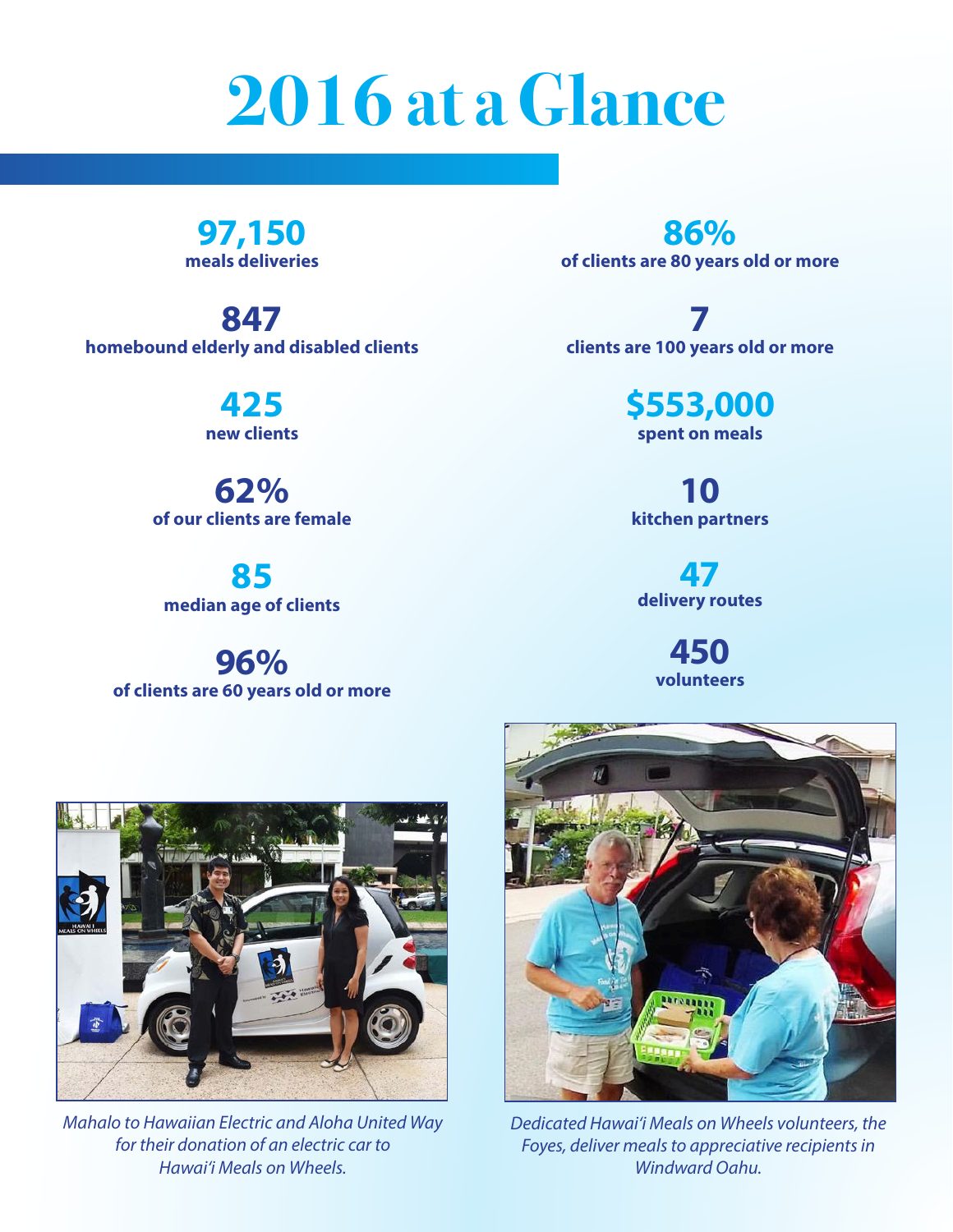# **A Message from Our CEO**

### A Year of Record-Breaking Achievements



Aloha! In 2016, Hawai'i Meals on Wheels Meals experienced the loss of two great women: Irmgard Hörmann, the founder of Hawai'i Meals on Wheels, and Anna Derby Blackwell, a dedicated board member and volunteer. Both of these women were truly inspirational.

Irmgard started our organization in 1979 because of the need she saw for those who were homebound and unable to participate in congregant dining. She began with two small routes in Makiki and Moili'ili, six clients, six volunteers, and \$25.

Anna, who also served as a meal delivery volunteer, was always looking for ways to make Hawai'i Meals on Wheels stronger and more vibrant. Her nonprofit leadership and public relations experience was valuable and will be missed.

Although these women are no longer with us, their spirit and passion remain with us. They inspire us to keep moving forward to meet the needs of vulnerable seniors in our community. In 2016, we reached record-breaking milestones in a number of areas:

- Hawai'i Meals on Wheels delivered 97,150 meals in 2016. This was a 12% increase over the 86,551 meals we delivered in 2015.
- In 2016, Hawai'i Meals on Wheels served 847 people. This was a 24% increase over the 683 clients we served in 2015.
- In 2016, Hawai'i Meals on Wheels started service to 425 new clients.
- The majority of Hawai'i Meals on Wheels clients—99%—who we served in 2016 were age 50 or older. More than half were between the ages of 80 and 99. Hawai'i Meals on Wheels also had the privilege of serving seven centenarians!

These milestones were possible because of the support of so many. In 2016, Hawai'i Meals on Wheels spent \$553,000 on medically therapeutic meals purchased from 10 kitchen partners, including hospitals, care homes, and commercial kitchen vendors throughout Oahu. We appreciate the generosity of our donors and volunteers. Without their kind support, we wouldn't be able to carry on the mission and vision of Irmgard. I believe she would be proud of our achievements. Let's continue to do great work for Hawaii's kūpuna!

Mahalo nui loa,

Michelle Cordero-Lee

Michelle Cordero-Lee Chief Executive Officer



*Our Thanksgiving Toilet Paper Turkeys made by Punahou School students.*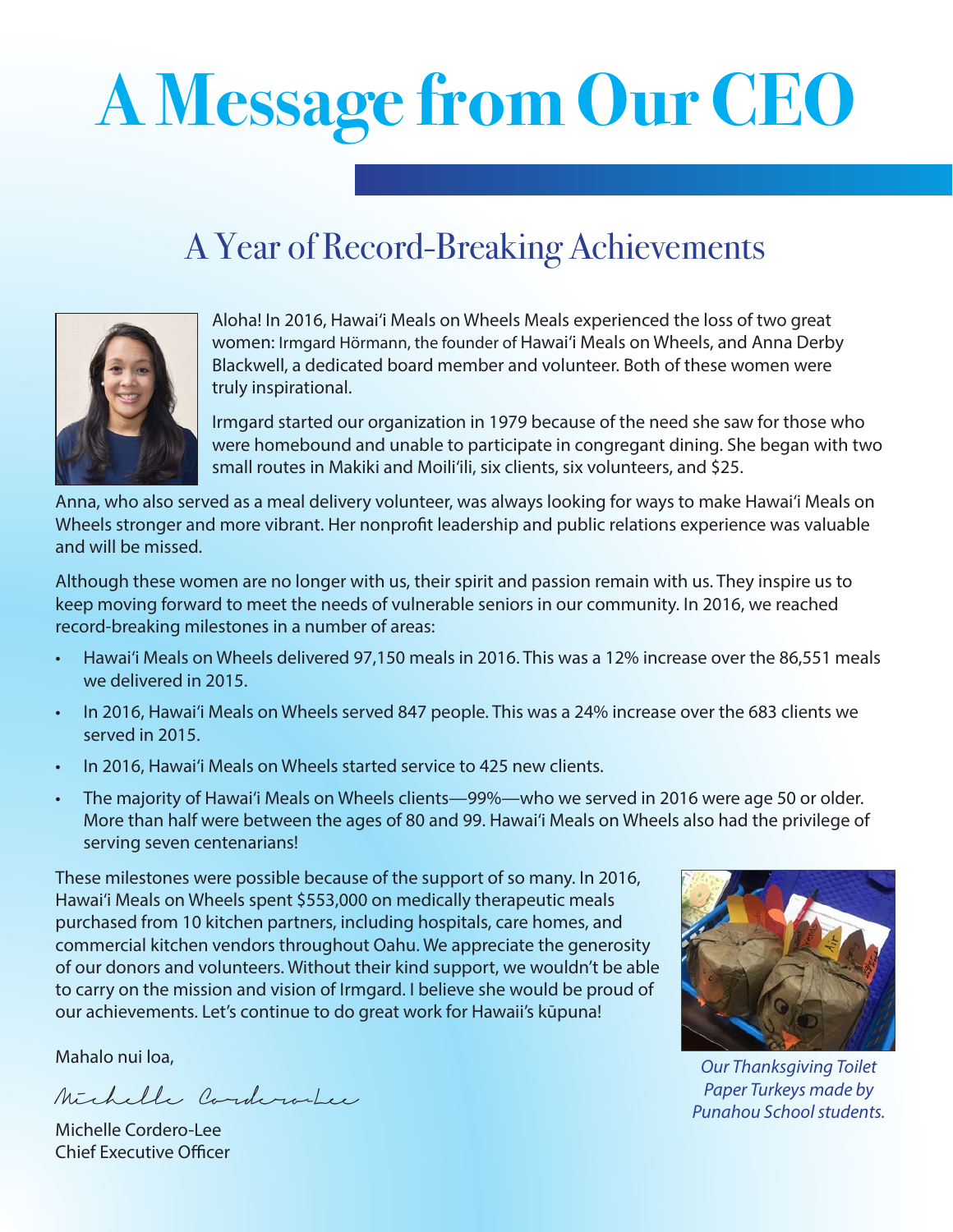## **2016 Revenue**

### **Total Public Support & Revenue: \$2,062,560**

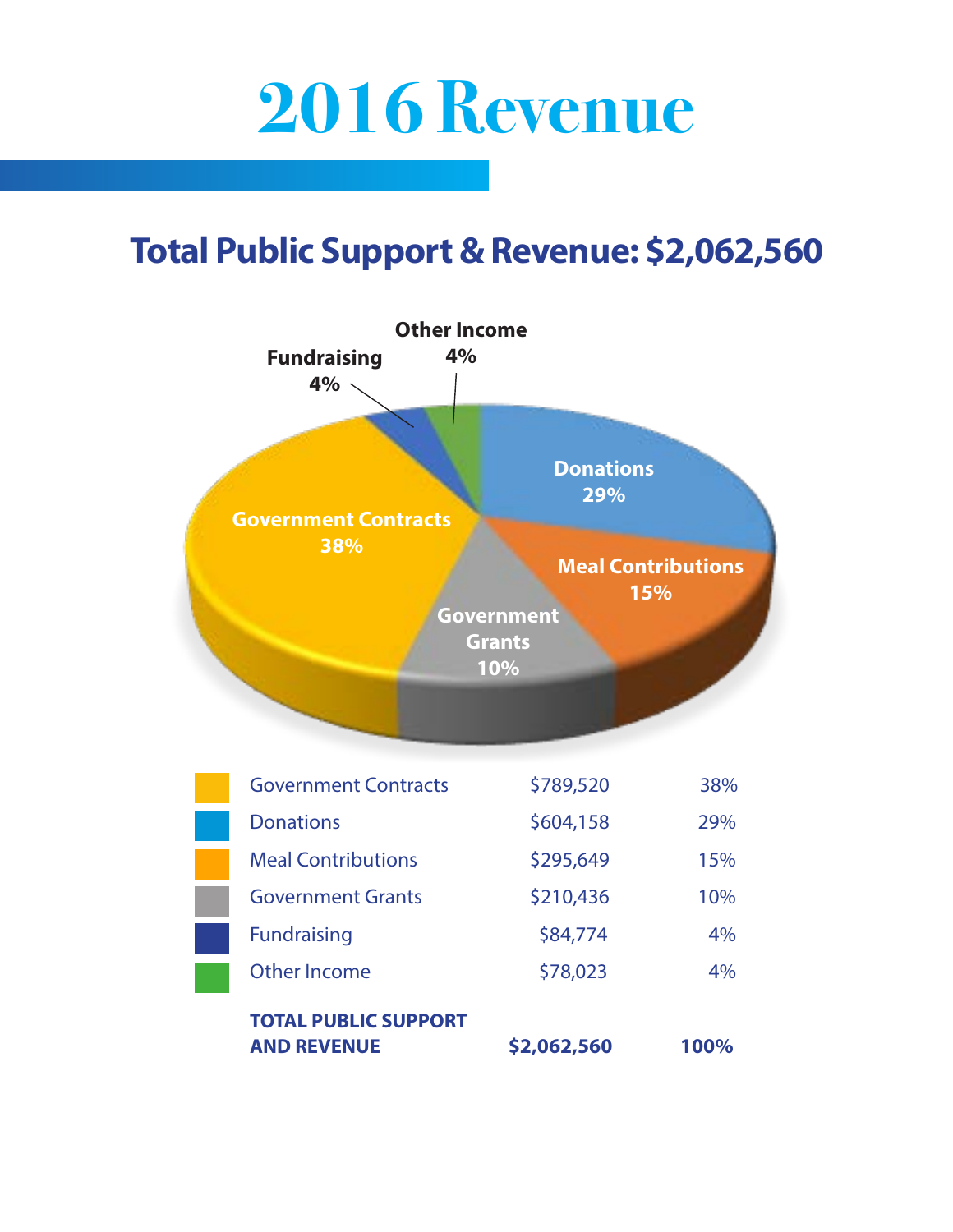

### **Total Expenses: \$1,427,289**



| <b>TOTAL EXPENSES</b>           | \$1,427,289 | 100% |
|---------------------------------|-------------|------|
| <b>Fundraising</b>              | \$76,999    | 5%   |
| <b>Management &amp; General</b> | \$94,647    | 7%   |
| <b>Program Services</b>         | \$1,255,643 | 88%  |

| Net Assets at Beginning of Year                                                                                                                                                                                                    | $$2,618,539*$ |
|------------------------------------------------------------------------------------------------------------------------------------------------------------------------------------------------------------------------------------|---------------|
| Net Assets at End of Year                                                                                                                                                                                                          | $$3,253,810*$ |
| Net Change in Assets                                                                                                                                                                                                               | $$635,271*$   |
| $\mathbf{x}$ ii across it is the set of the set of the set of the set of the set of the set of the set of the set of the set of the set of the set of the set of the set of the set of the set of the set of the set of the set of |               |

\* Includes \$8,594 released from restricted funds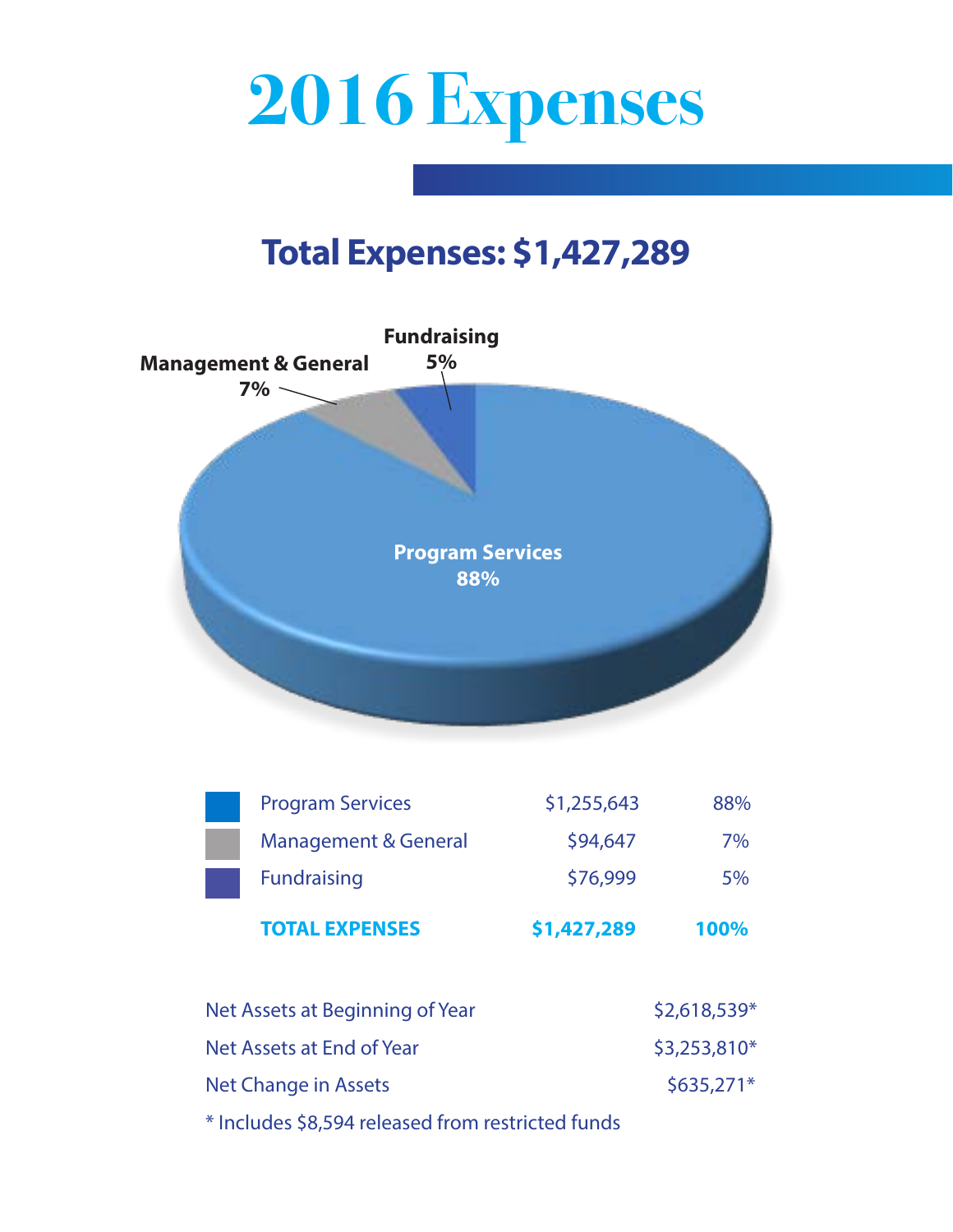## **Our Board of Directors**

### **Officers**

President **Geoffrey Pang** American Business Marketing

> Vice-President **Rickey Murashige** Kuakini Health Systems H & R Block

**Secretary Joanne Kealoha** ILWU Local 142

Treasurer **Donna Ojiri** Sodexo at the University of Hawai'i

### **Directors**

**Anna Derby Blackwell** Retired Public Relations Executive

> **Ross Esaki** Allstate Insurance

**Lella Migita** Retired Educator

**Theo Stiller** Wealth Strategy Partners, LLC

> **Samuel Suen** Law Office of Samuel K. L. Suen, LLLC

> **Robert Takeshita** Territorial Savings Bank

**Irmgard Hörmann** Founder Honorary Board Member



*The 2016 Hot Wheels Gala Costume Contest Winner: Toshiba Business Solutions.*



*A \$5,000 check from Par Hawaii for the Hele Matching Grant Challenge.*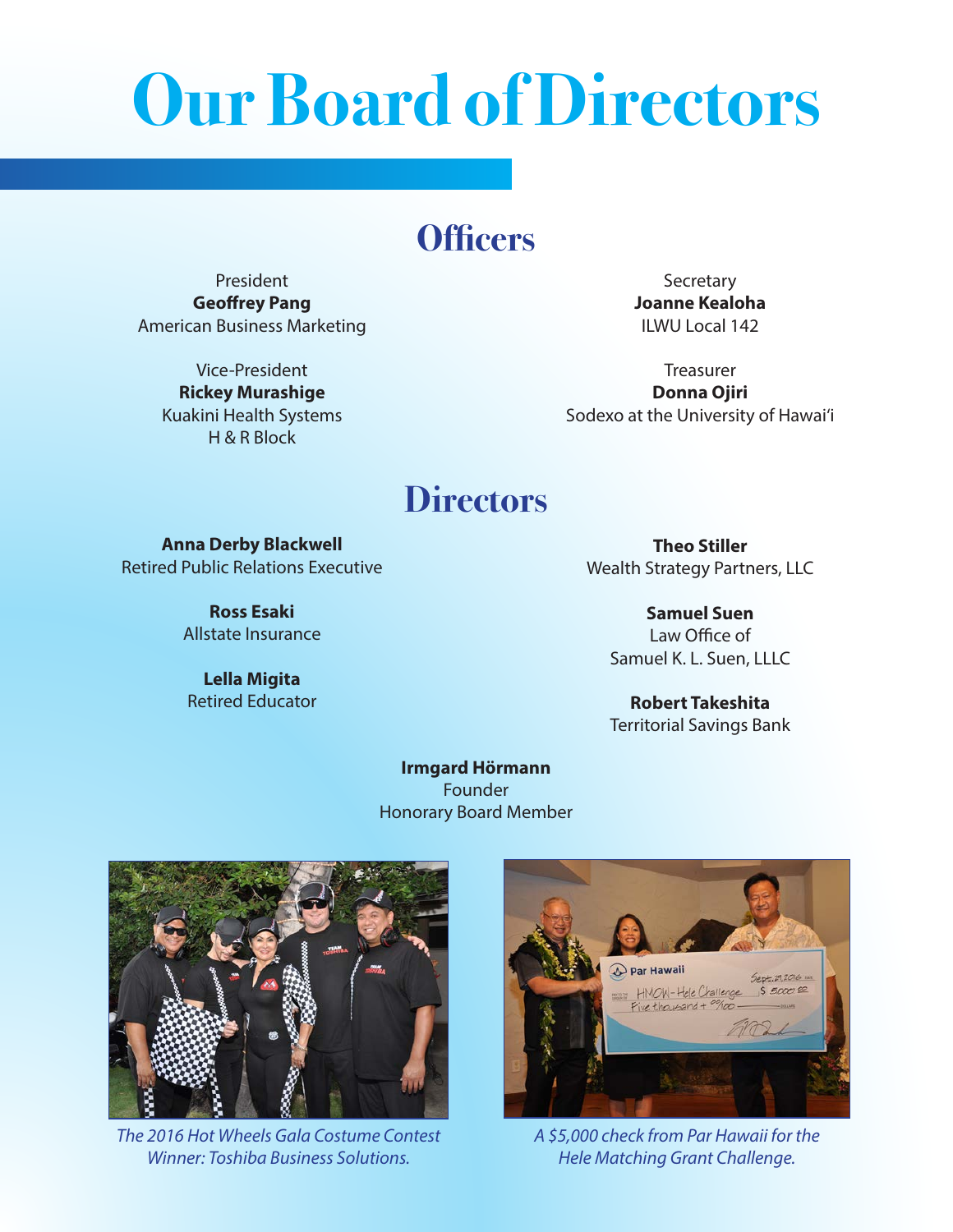

**Michelle Cordero-Lee** Chief Executive Officer

**Andy Merriam** Administrative Coordinator

> **Julie Teruya** Office Assistant

**Deena Ahakuelo** Program Coordinator

**Joal Murakami Xanthie Moss Ruth Palmer** Program Assistants **Doug Matsuoka** IT Coordinator

**Adney Atabay Dave Gutierrez Richard Gallarde Mike Lundy** Staff Drivers

**Brad Akamu** Volunteer Coordinator



*Hawai'i Meals on Wheels CEO Michelle Cordero-Lee, seated front left, was among the 22 nonprofit recipients who received generous support from Bank of Hawaii's Live Kōkua charitable giving program. Bank of Hawai'i employees and retirees raised a record-breaking \$678,091 in 2016 and Hawai'i Meals on Wheels received more than \$40,000. In addition, employees helped support Hawai'i Meals on Wheels events throughout the year.*